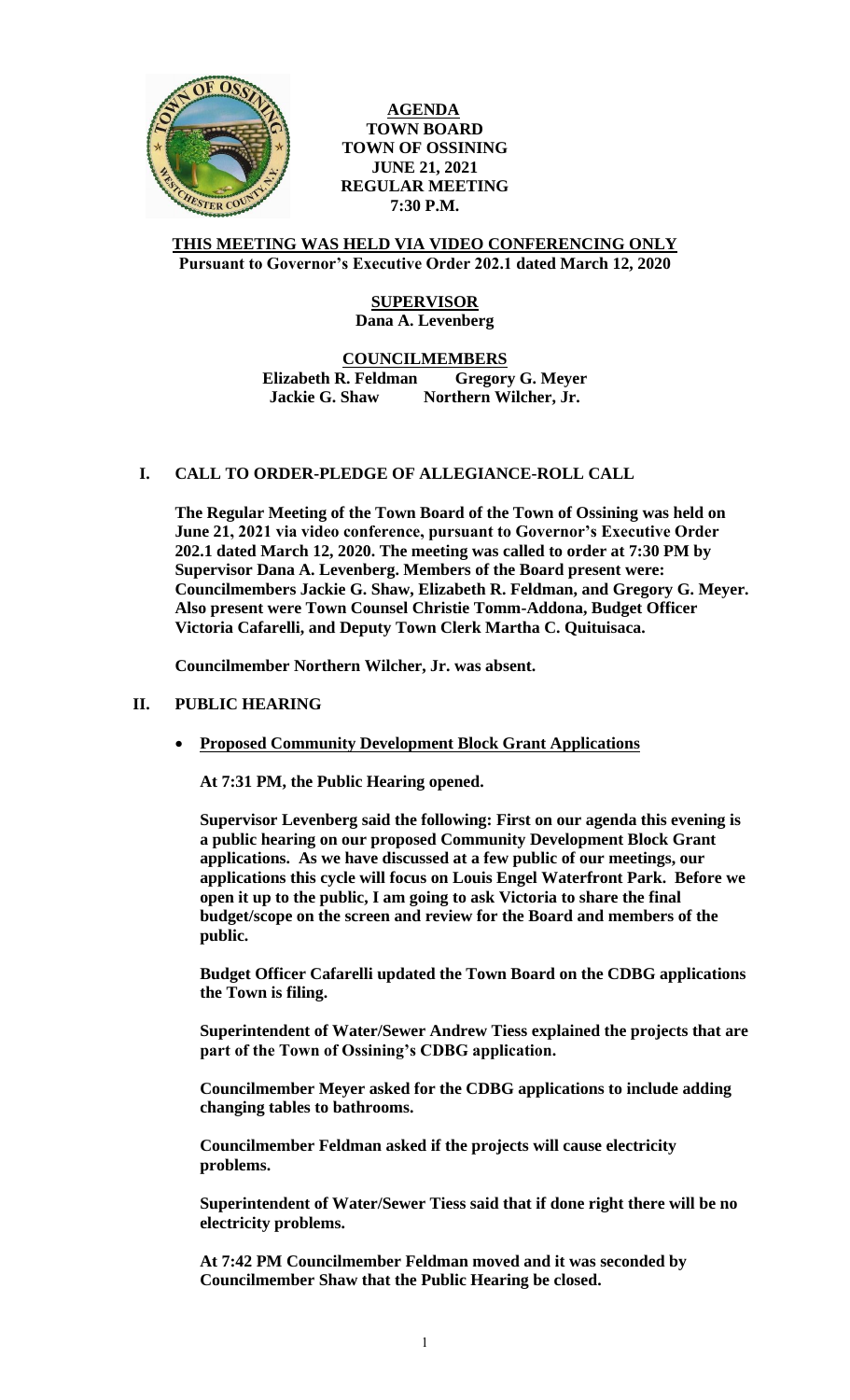#### **III. WORK SESSION**

**At 7:42 PM, Councilmember Feldman motioned to adjourn to Work Session and Councilmember Shaw seconded.** 

 **Letter to Town of Cortlandt Planning Board regarding proposed Hudson Wellness Project**

**At 7:56 PM, Councilmember Feldman motioned to leave the Work Session and Councilmember Shaw seconded.** 

#### **IV. ANNOUNCEMENTS**

**Supervisor Levenberg announced the following:** 

**Tonight's meeting is on Monday instead of our regular Tuesday session because tomorrow is primary election day in New York State and there is a Democratic primary for which our Town Clerk and Deputy Town Clerk must work, as local liaisons to the Board of Elections, so they are not able to be in two places, doing two important things at once – even with Zoom! Polls will be open tomorrow 6am to 9pm, and registered Democrats can vote only at their designated polling place. This location may have changed from years past, so I encourage everyone to pop over to the Westchester County Board of Elections website – citizenparticipation.westchestergov.com - to use their "Find Your Polling Place" tool. As with every election, it is important to have a voting plan for Primary Day. Be sure to confirm the location of your polling place, and plan when and how you can get there. If you requested an absentee ballot to vote in tomorrow's primary, remember that it must be postmarked tomorrow to be counted in the final election results.** 

**This weekend I joined the Juneteenth Council of Ossining in their celebration at the waterfront. The event was a chance to recognize this important holiday, which had been wrongfully ignored for many years across the country, and celebrates when some of the last enslaved people in Texas learned they were free on June 19, 1865, two and a half years after President Lincoln signed the Emancipation Proclamation. New York State formally recognized it last year for the very first time, and President Biden signed legislation last week declaring it a National Holiday going forward. This is just another example of how local, grassroots movements can have an impact on a state and national level. It was great to get to celebrate this holiday, and the Town was proud to be a cosponsor of Ossining's celebration. Thank you to all the organizers of this event – Joyce Sharrock Cole, Diana Lemon, Juanda Dabbs, and Althema Goodson – we can't wait for next year!** 

**This past week and weekend marked graduation day for both Ossining and Briarcliff High Schools! Congratulations to our graduates – this has been a challenging school year so take pride in all your accomplishments. This week will also be the last day of school for all students in the Ossining and Briarcliff School Districts, I hope everyone has a fun and restful summer, with some opportunity for summer reading and learning to start out the next school year on the right foot! Remember: schools are out, so please so down when you are driving so we keep everyone safe!**

**Today is officially the first full day of summer, the longest day of the year. It is also Make Music Day in Ossining. Mike and Miriam Risko have put together a fantastic line up of musicians to celebrate. Concerts and performances popped up across town all day today, and will continue until late tonight. If you missed out but want to get in on the fun, you can check out the final performance of the night at the Boathouse Restaurant. The show is from 8 to 10 tonight. Thank you to the Riskos for putting together this fun day of music appreciation.**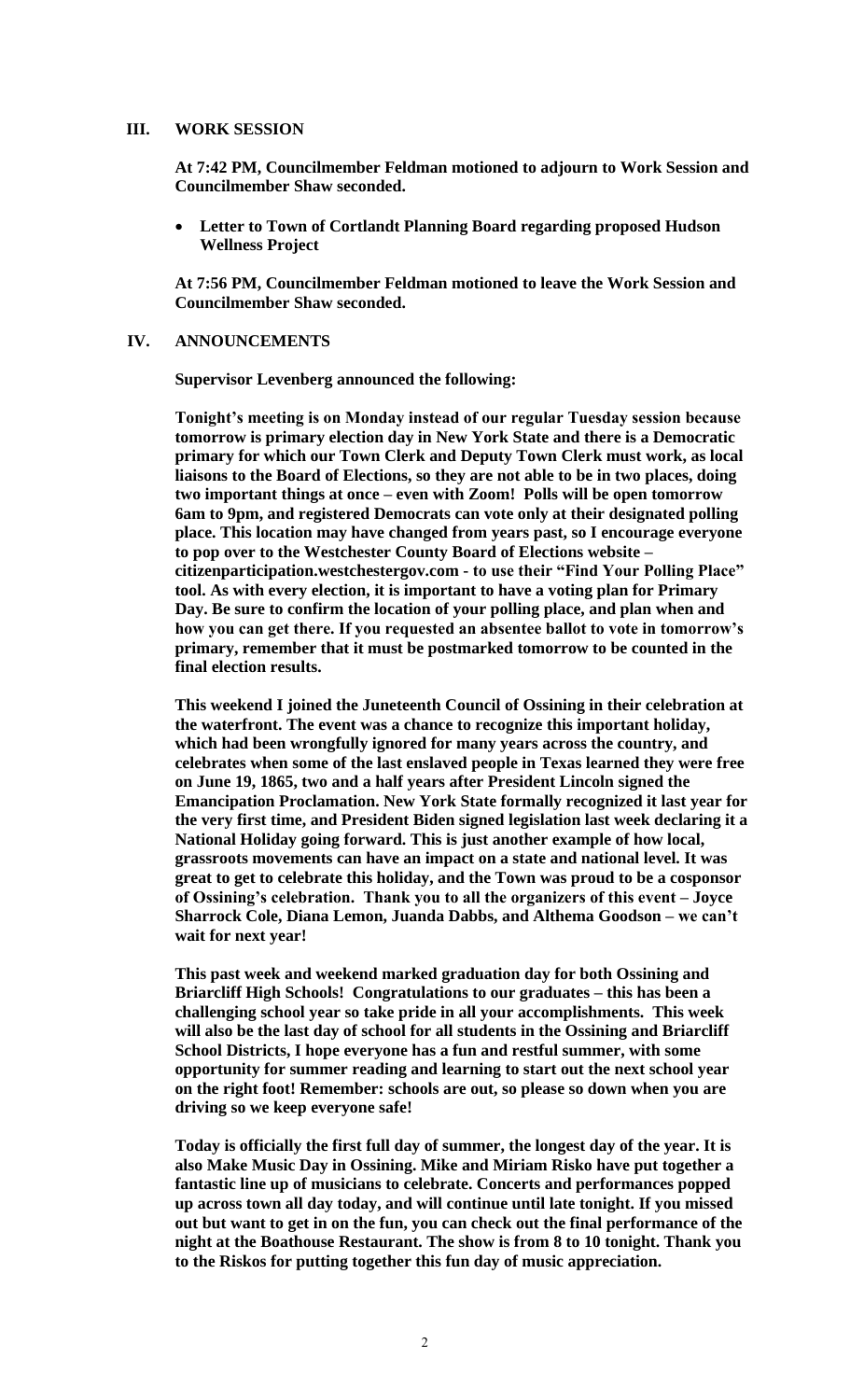**Speaking of music, the Town's Summer Concert Series and Food Truck Fridays will begin at the Ossining waterfront on Friday, July 2nd. Our concert series will kick off with a performance by The Thornwoods, on the stage at Louis Engel Park. Food Trucks will begin serving at 5pm and the music starts at 7, so mark your calendars for the return of this Ossining tradition. We will be sharing a poster with the full line up of musicians, food trucks, and craft beverage services in a few days! Thank you to Mike and Miriam Risko for coordinating the band line up, Sing Sing Kill Brewery for organizing the inaugural year of our Craft Beverage Corral, and the Greater Ossining Chamber of Commerce for lining up some great food trucks and helping with the publicity, once again. Keep an eye out and help us share the poster once it is available online.** 

**This week, June 17 through the 23, is National Black Family Cancer Awareness Week. NY Presbyterian Hudson Valley Hospital has partnered with other organizations to host information sessions for interested residents. The virtual events for this week include HPV and Cancer Prevention (led by youth!), Black Women and Breast Cancer: Get the Facts, and Black Men and Cancer: Battling the Odds and Reducing Your Risk. Links to register for these events are available on the Town's website. NY Presbyterian Hudson Valley Hospital has been a great partner to the Ossining community in recent years – we will be accepting a generous donation from them later on in the meeting – and this week's events are no exception.** 

**Local organizations are collecting donations now. The Ossining Padres Hispanos Resource Center on Spring Street is accepting donations for their food pantry. The resource center serves 200 local families, and food donations are vital for so many families. Email ossiningpadreshispanos@gmail.com to schedule a drop off time. The Rotary Club of Briarcliff is sponsoring a "Drive Up and Drop Off" Clothing Donation Drive on June 26th from 10am to noon. This event, on behalf of the Big Brothers Big Sisters program, will take place at the Briarcliff Youth Center. Contact denise.austin@fsw.org with questions.**

**As the weather continues to heat up, our parks are getting more and more use, which we love to see! A couple of reminders about Louis Engel Park. If you are hosting a gathering of 20 or more people at the picnic areas, please remember to get a permit. For more information about rentals of the picnic areas and other facilities at our Town Parks, please visit the "Recreation and Parks" page of the Town website at townofossining.com. As hot as it is and as tempting, swimming is not allowed at Louis Engel Park beach because there is no lifeguard on duty. Instead, cool off at the Spray Park, which is open every day from 12noon to 7pm. Starting Wednesday, June 30 and running every Wednesday until August 4, the spray park and playground area will be closed from 9am to 3pm for Summer Camp use. And finally, if you want to launch your boat at the Bryan Johnson Memorial Boat Ramp. Daily and seasonal passes are available for purchase online at www.buymypermit.com/ossining/. With a seasonal pass, you will be mailed a sticker for your trailer and your license plate will be permitted for parking in the trailer parking spaces near where you can launch your boat. Please note daily permit holders are not allowed to park in the trailer spaces. Thank you for your cooperation, we hope everyone enjoys a lovely summer in our parks!**

**I know everyone is enjoying all these wonderful in person events, so I need to give one more plug for getting the vaccine! If you have not already gotten your vaccine, yesterday was the time to do it! The Ossining Volunteer Ambulance Corps continues to offer vaccines, as do many of our local pharmacies. OVAC paramedics are happy to answer any questions you may have about the vaccine, and find a convenient time for you to get vaccinated if you have a busy schedule. Call 914-941-9196 or email COVIDtest@ossiningvac.org for more information. OVAC also continues to offer COVID testing, which is a great resource for those who have not been vaccinated yet, especially young people heading off to camp or college.**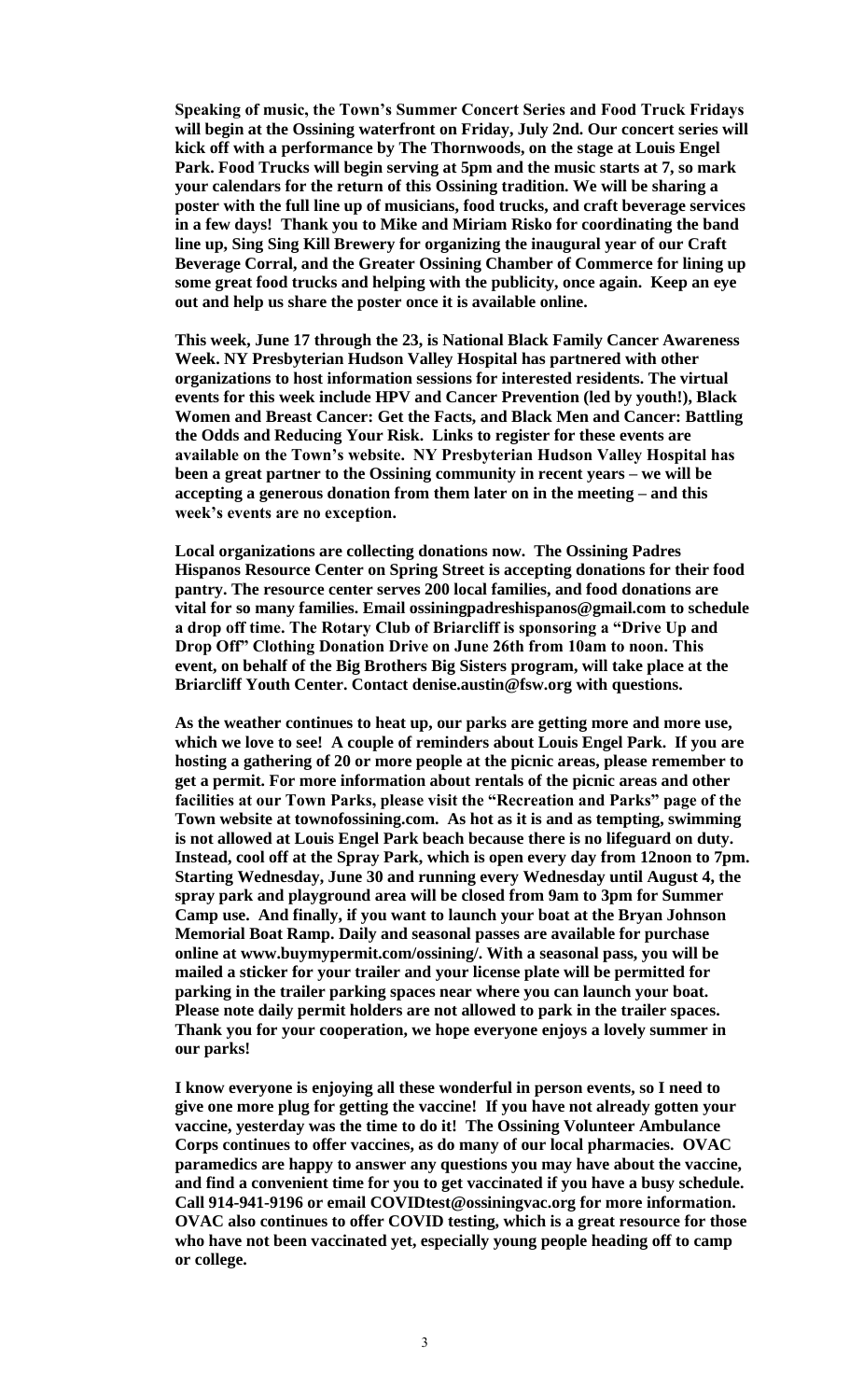# **V. LIAISON REPORTS**

# **VI. DEPARTMENTAL REPORT**

- **Highway Superintendent & Cemetery Superintendent Pete Connolly provided the Town Board with an update of the two departments. The Highway Department is continuing with road maintenance and installed new generators. Lift stations have been recently cleaned and a new fence is coming in for one of the lift stations. The annual Stormwater Report was submitted. The Superintendent Cottage project has been completed. The McCarthy DR project is currently underway. The Cemetery Department has currently processed 43 burials.**
- **Town/Village Engineer Paul Fraioli presented the Town Board with timeline of the McCarthy DR project. Water testing is currently being done for McCarthy DR. The results of the water testing will be reviewed and approved by Westchester County. DPW has additionally adopted annual bid contractors.**

**Water Superintendent Andy Tiess discussed bidding sometime in the near future for the water main that runs parallel to 9A. The water tank project that began 2 years ago due to water taste concerns is going to be completed within the next couple weeks. The Village and Town of Ossining is working with Nexus to determine the best use of the Community Center and municipal buildings.** 

# **VII. PUBLIC COMMENT ON AGENDA ITEMS**

# **VIII. BOARD RESOLUTIONS**

**A. Approval of Minutes—Regular Meeting – May 25, 2021**

**Councilmember Shaw moved and it was seconded by Councilmember Feldman that the following resolution be approved.**

**Resolved, that the Town Board of the Town of Ossining hereby approves the amended May 25, 2021 minutes of the Regular Meeting as presented.**

**Motion: Carried**

# **B. Approval of Minutes—Special Meeting – June 1, 2021**

**Councilmember Shaw moved and it was seconded by Councilmember Feldman that the following resolution be approved.**

**Resolved, that the Town Board of the Town of Ossining hereby approves the June 1, 2021 minutes of the Special Meeting as presented.**

**Motion: Carried**

**C. Approval of Minutes—Regular Meeting – June 8, 2021**

**Councilmember Shaw moved and it was seconded by Councilmember Feldman that the following resolution be approved.**

**Resolved, that the Town Board of the Town of Ossining hereby approves the June 8, 2021 minutes of the Regular Meeting as presented.**

**Motion: Carried**

# **D. Approval of Voucher Detail Report**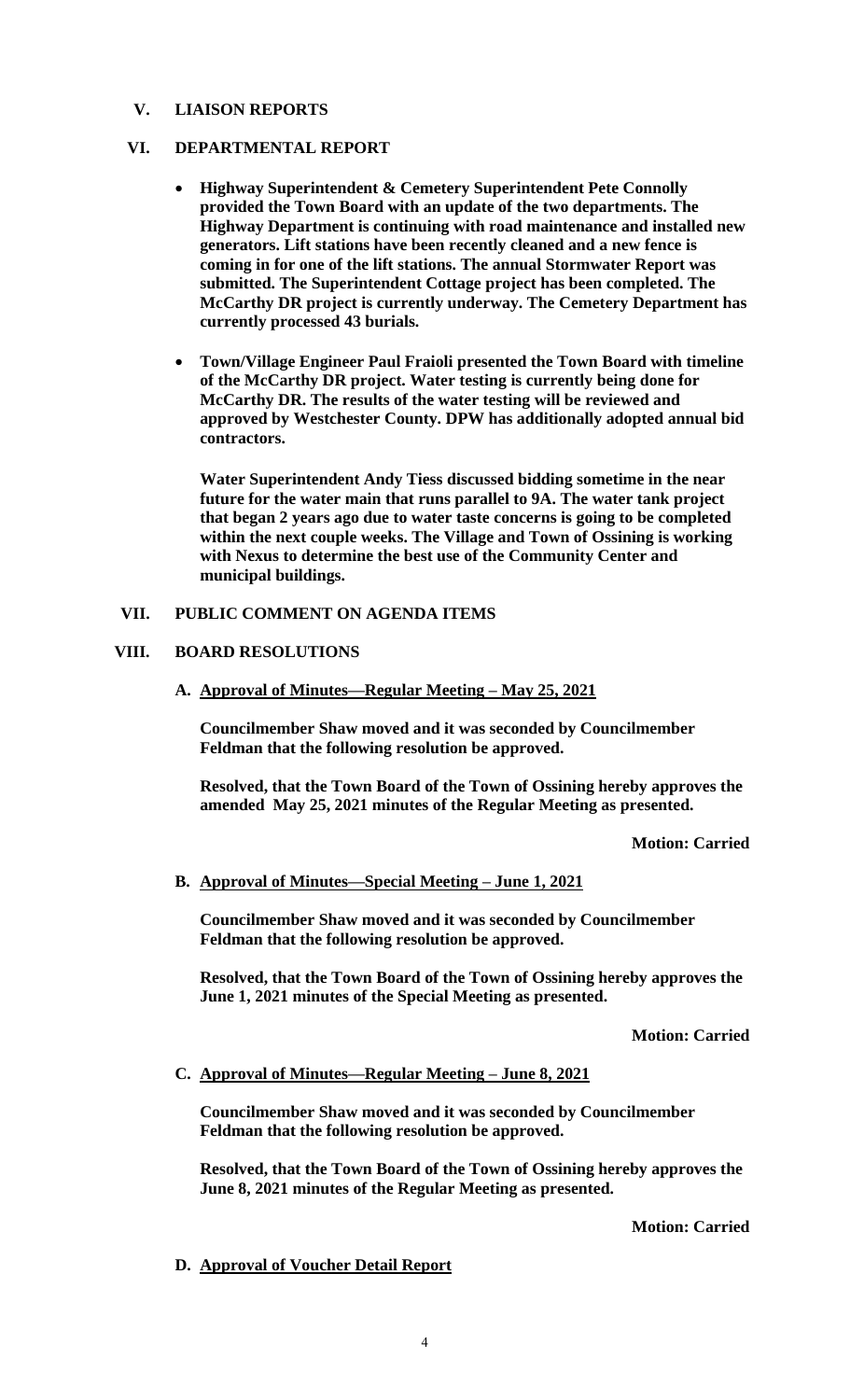**Councilmember Feldman moved and it was seconded by Councilmember Shaw that the following resolution be approved.**

**Resolved, that the Town Board of the Town of Ossining hereby approves the Voucher Detail Report dated June 21, 2021 in the amount of \$339,295.31**

**Motion: Carried**

#### **E. Personnel – Appointment – Court Attendant**

**Councilmember Feldman moved and it was seconded by Councilmember Shaw that the following resolution be approved.**

**Resolved, that the Town Board of the Town of Ossining appoints Raymond Mena, Yonkers, to the part-time position of Court Attendant in the Town of Ossining Justice Court at an hourly rate of \$25, effective June 21, 2021.** 

**Supervisor Levenberg said the following: We have one vacancy in our roster for Court Attendant, and we are very happy to be filling it with Ray Mena, who already serves in this capacity in other Courts. And he is bilingual, which is so important in our Court. Adding him to the roster doesn't cost the Town any more in personnel costs, our Court just now has one more person to call in when they need a Court Attendant to work. Welcome Ray!**

**Motion: Carried**

#### **F. Personnel – Promotion – Office Assistant (Automated Systems)**

**Councilmember Feldman moved and it was seconded by Councilmember Shaw that the following resolution be approved.**

**Resolved, that the Town Board of the Town of Ossining promotes Patricia Berrezueta, Ossining, to the full-time probationary position of Office Assistant (Automated Systems) in the Town of Ossining Senior Nutrition Program at a pro-rated annual salary of \$51,031, effective June 21, 2021.** 

**Supervisor Levenberg said the following: At the end of the year, we had some changes to our Senior Nutrition Program staff with Kathy Asaro retiring and Lynn Muller stepping into the Site Manager role. We are very happy to be promoting Pat Berrezueta tonight to move into the Office Assistant role from her current role as a Chauffeur. Congratulations Pat!**

**Motion: Carried**

#### **G. Personnel – Resignation – Court Attendant**

**Councilmember Shaw moved and it was seconded by Councilmember Feldman that the following resolution be approved.**

**Resolved, that the Town Board of the Town of Ossining accepts, with regret, the resignation of Franklin Jackson, Jr. from the position of Court Attendant in the Town of Ossining Justice Court, effective June 29, 2021.** 

**Supervisor Levenberg said the following: Thankfully, this is temporary – Franklin Jackson, Jr – a familiar face to many Ossining residents through his role with the Village of Ossining Police Department and Town Court, will be retiring from his day job with the Village at the end of the month. Per NYS Retirement System rules, he also needs to temporarily resign from his position with the Town to officially be off all public employment payrolls for at least one day. We look forward to welcoming him back in July, thank you Franklin for your many years of service to the Ossining community!**

**Motion: Carried**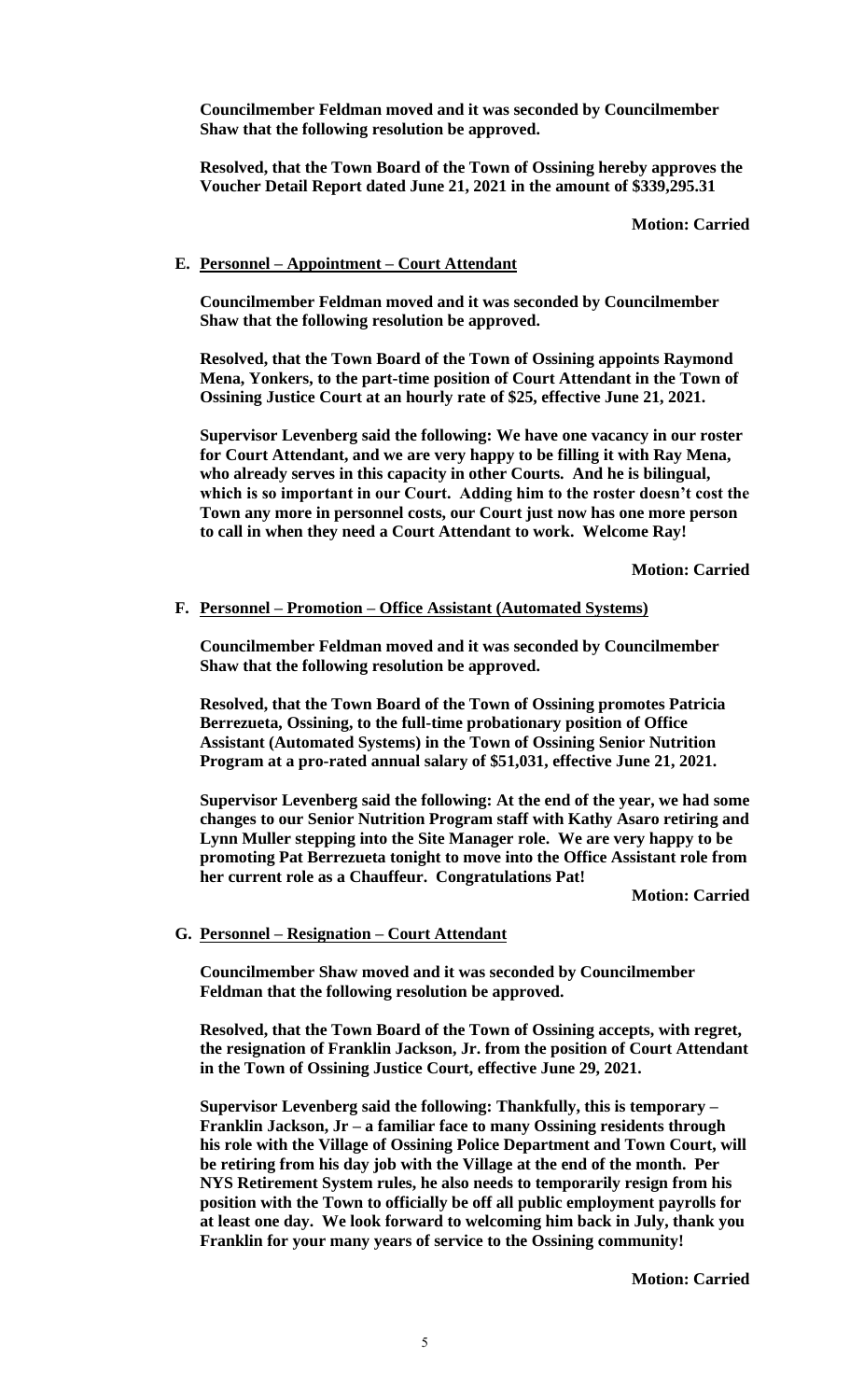# **H. Donation – New York-Presbyterian Hudson Valley Hospital**

**Councilmember Feldman moved and it was seconded by Councilmember Shaw that the following resolution be approved.**

**Resolved, that the Town Board of the Town of Ossining accepts a \$1,000 donation from New York-Presbyterian Hudson Valley Hospital Community Initiatives Program for the Town of Ossining Senior Nutrition Program.** 

**Supervisor Levenberg said the following: We are so grateful to New York Presbyterian Hospital for their generous donation. They have been such great partners to the Town for many years, and especially during the COVID-19 pandemic as they helped eligible Town staff secure vaccines earlier in the year. Thank you!**

**Motion: Carried**

#### **I. Letter of Intent – Westchester County Hazard Mitigation Plan Update**

**Councilmember Shaw moved and it was seconded by Councilmember Feldman that the following resolution be approved.**

**Resolved, that the Town Board of the Town of Ossining authorizes the Supervisor to sign a letter of intent dated June 11, 2021 for the Town of Ossining to participate in the Westchester County Multi-jurisdictional Hazard Mitigation Plan update.** 

**Supervisor Levenberg said the following: Westchester County is in the process of updating its Hazard Mitigation Plan. The Town participated in the original plan, and looks forward to participating in the update which was slightly delayed due to COVID, will address a more wide range of hazards this update, from environmental hazards to cyber security and just about everything in between. Thank you to the County for allowing municipalities to participate in this process again.**

**Motion: Carried**

# **J. Contract Amendment – Pace University**

**Councilmember Feldman moved and it was seconded by Councilmember Shaw that the following resolution be approved.**

**Resolved, that the Town Board of the Town of Ossining authorizes the Supervisor to sign a contract amendment between the Town and Pace University extending the contract end date from June 30, 2021 to December 30, 2021 for services relating to the Town of Ossining Healthy Communities Initiative.** 

**Supervisor Levenberg said the following: We are continuing to work with Pace Land Use Law Center on the Comprehensive Plan and subsequent close evaluation of North State Road. As we are allowing the Comp Plan process to help inform the North State Road project, the process has taken a bit longer than expected, so we need to extend our existing contract date by another few months.**

**Motion: Carried**

# **K. Contract – Nexus Creative**

**Councilmember Shaw moved and it was seconded by Councilmember Feldman that the following resolution be approved.**

**Resolved, that the Town Board of the Town of Ossining authorizes the Supervisor to sign an agreement with Nexus Creative, Tarrytown, NY for**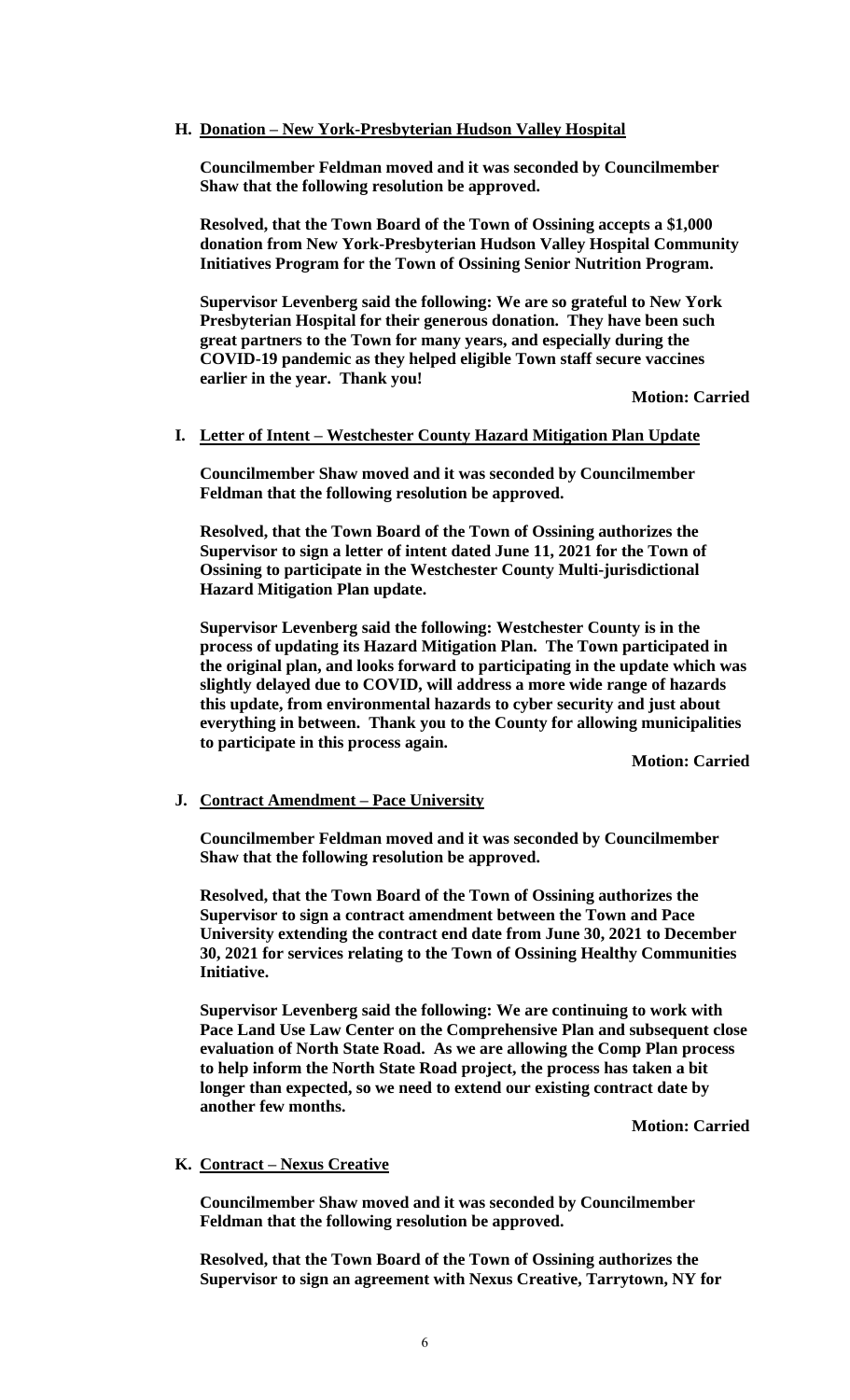**design development, contract documents, and construction administration for the Renovation of the Community Center Kitchen, at a proposed fee of \$26,500, subject to approval by Counsel to the Town as to form.** 

**Supervisor Levenberg said the following: The Town received CDBG funds last year to support the renovation of the Senior Nutrition Program Kitchen. The first step is to secure an architectural firm to get to work on the design. Nexus Creative is also working on a corresponding project at the Community Center with the Village of Ossining, so we are glad to be in sync with this project.** 

**Motion: Carried**

# **L. Fee Schedule – Rental of Louis Engel Park Spray Park**

**Councilmember Feldman moved and it was seconded by Councilmember Shaw that the following resolution be approved.**

**Resolved, that the Town Board of the Town of Ossining hereby adopts the following fee schedule for the rental of the Louis Engel Park Spray Park: Rental of Louis Engel Park Spray Park: \$75/hour**

**Supervisor Levenberg said the following: The Town recently received a request from an organization that would like to rent the Spray Park during some off hours. Our Comptroller Dale Brennan developed an estimate of how much water usage costs per hour at the park – not an easy calculation! This fee is based on that estimate, plus an allowance for general wear and tear. We hope this will be a good opportunity for more Ossining children to enjoy this great park asset, while accounting for the cost of use to the Town.**

**Motion: Carried**

#### **M. Stormwater Facilities Maintenance Agreement – SPCA of Westchester, Inc.**

**Councilmember Feldman moved and it was seconded by Councilmember Shaw that the following resolution be approved.**

**WHEREAS, as a condition of the site plan approval granted by the Planning Board, SPCA of Westchester, Inc. is required to enter into a stormwater facilities maintenance agreement with the Town to ensure the stormwater management system approved by the Planning Board is constructed and installed by the Applicant in accordance with the approved project documents and all applicable NYSDEC regulations, standards and guidelines for the project and thereafter is maintained, cleaned, repaired, replaced and restored in perpetuity by the Applicant to ensure optimum performance; and**

#### **NOW THEREFORE,**

**BE IT RESOLVED, the Town Board hereby authorizes the Supervisor to execute a Stormwater Management System Maintenance and Easement Agreement with SPCA of Westchester, Inc. and**

**BE IT FURTHER RESOLVED, the Supervisor is authorized to sign all documents reasonably necessary to have the agreement recorded with the County Clerk.**

**Supervisor Levenberg said the following: The SPCA of Westchester is close to finishing the construction of their new facility, and as we start to tie up loose ends, they need to enter into an agreement with the Town as it relates to the maintenance of stormwater facilities.** 

**Motion: Carried**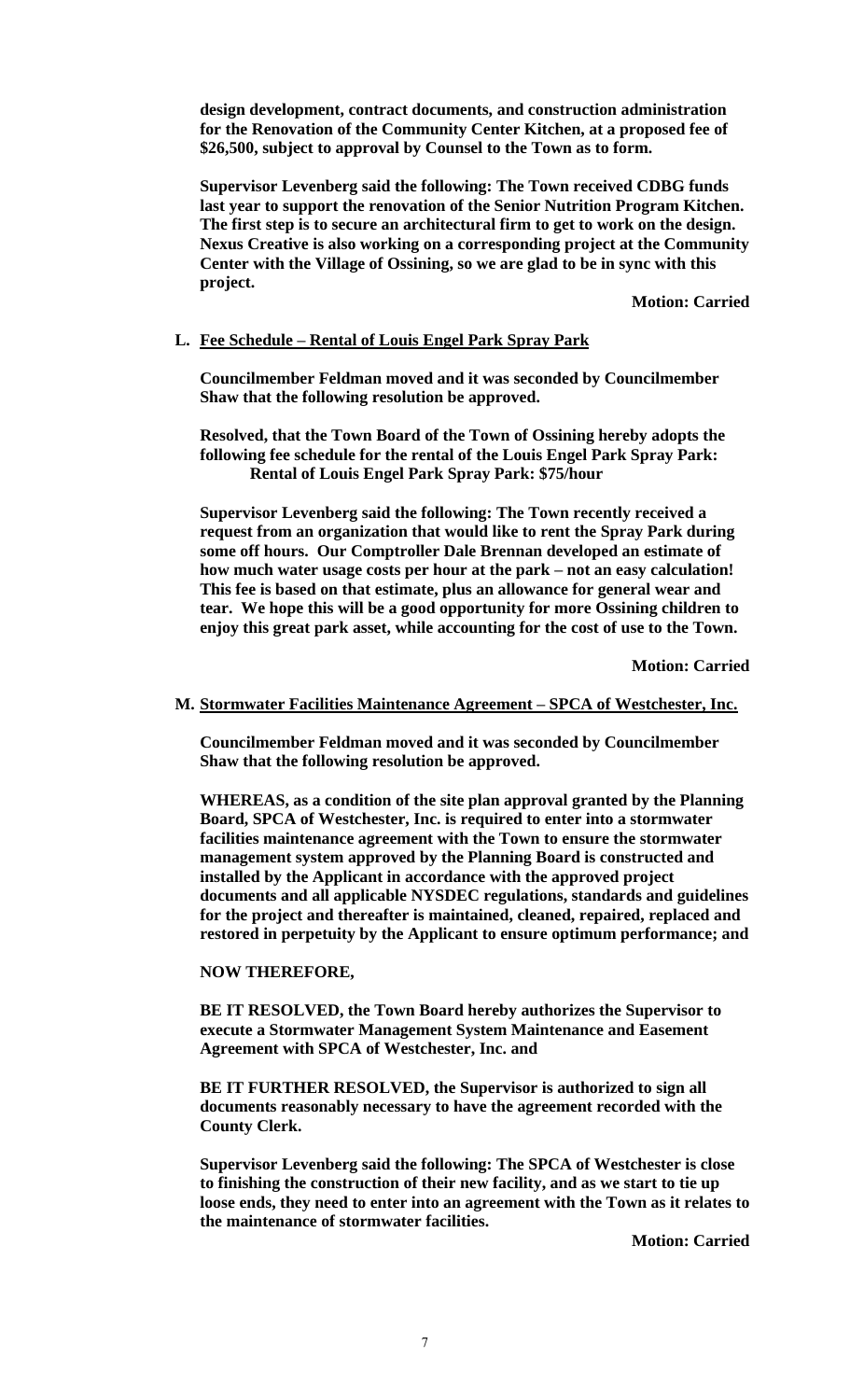# **N. CDBG Application, 2022-2024 Cycle, Louis Engel Park Bathroom Relocation Phase 1**

**Councilmember Meyer moved and it was seconded by Councilmember Feldman that the following resolution be approved.**

**Resolved, that the Town Board of the Town of Ossining endorses the Community Development Block Grant ("CDBG") application entitled Louis Engel Park Bathroom Relocation Phase 1, at a total project cost of \$145,000, with \$72,500 requested from the CDBG program and \$72,500 provided as a local match by the Town of Ossining.** 

**Supervisor Levenberg said the following: This resolution, and the next three, are to approve the applications and budgets for our four CDBG applications, as detailed earlier in our meeting. Fingers crossed we are awarded the funding and can move forward with these important projects!**

**Motion: Carried**

# **O. CDBG Application, 2022-2024 Cycle, Louis Engel Park Bathroom Relocation Phase 2**

**Councilmember Feldman moved and it was seconded by Councilmember Shaw that the following resolution be approved.**

**Resolved, that the Town Board of the Town of Ossining endorses the Community Development Block Grant ("CDBG") application entitled Louis Engel Park Bathroom Relocation Phase 2, at a total project cost of \$575,000, with \$287,500 requested from the CDBG program and \$287,500 provided as a local match by the Town of Ossining.** 

**Motion: Carried**

# **P. CDBG Application, 2022-2024 Cycle, Louis Engel Park Fishing Pier Rehabilitation**

**Councilmember Feldman moved and it was seconded by Councilmember Shaw that the following resolution be approved.**

**Resolved, that the Town Board of the Town of Ossining endorses the Community Development Block Grant ("CDBG") application entitled Louis Engel Park Fishing Pier Rehabilitation, at a total project cost of \$300,000, with \$150,000 requested from the CDBG program and \$150,000 provided as a local match by the Town of Ossining.** 

**Motion: Carried**

# **Q. CDBG Application, 2022-2024 Cycle, Bathroom at North End of Louis Engel Park**

**Councilmember Shaw moved and it was seconded by Councilmember Feldman that the following resolution be approved.**

**Resolved, that the Town Board of the Town of Ossining endorses the Community Development Block Grant ("CDBG") application entitled Bathroom at North End of Louis Engel Park, at a total project cost of \$150,000, \$75,000 requested from the CDBG program and \$75,000 provided as a local match by the Town of Ossining.** 

**Motion: Carried**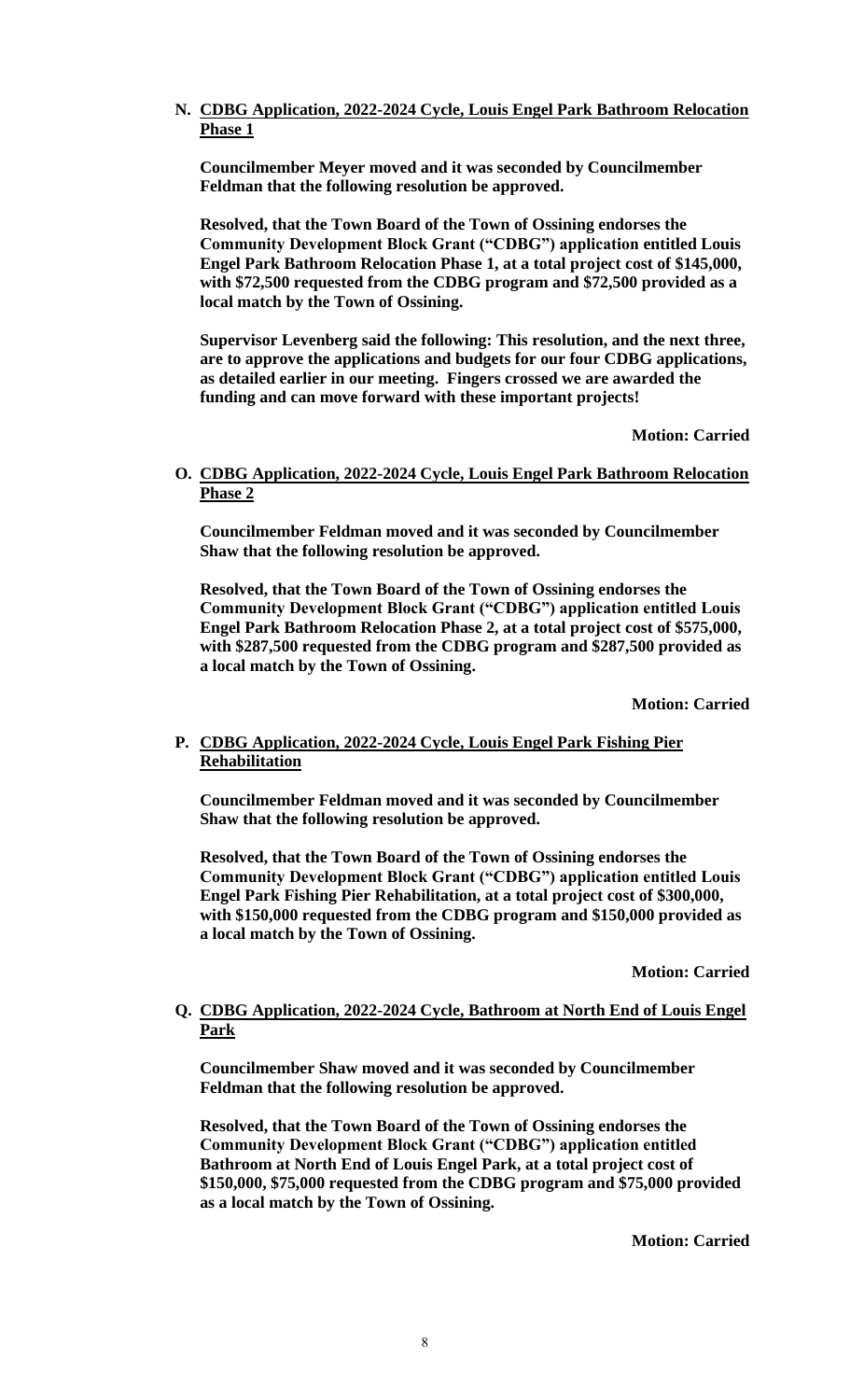# **R. Memorandum of Understanding – Westchester County Climate Action Planning Institute**

**Councilmember Feldman moved and it was seconded by Councilmember Shaw that the following resolution be approved.**

**Resolved, that the Town Board of the Town of Ossining authorizes the Supervisor to sign a Memorandum of Understanding with Westchester County, the Cities of Peekskill and White Plains, the Villages of Irvington, Ossining, Pelham, and Tarrytown, and the Hudson Valley Regional Council, Inc. for the Town to participate as a partner in the Westchester County Climate Action Planning Institute and participate in a project funded by a grant from the New York State Department of Environmental Conservation, subject to approval by Counsel to the Town as to form.** 

**Supervisor Levenberg said the following: In 2019, the Town signed on to a grant application with Westchester County, some partner municipalities, and the Hudson Valley Regional Council in order to participate in the Westchester County Climate Action Planning Institute which will help all participating municipalities complete an updated Climate Action Plan. The Town will be providing some in-kind support from staff and volunteers as part of this project. We are very excited to get this project started!**

**Motion: Carried**

**S. Finance- Capital Project #2021-5230 – 2021 Parking Lot and Road Paving-Town Parks** 

**Councilmember Shaw moved and it was seconded by Councilmember Feldman that the following resolution be approved.**

**Resolved, that the Town Board of the Town of Ossining authorizes opening a 2021 Capital Project #2021-5230, entitled "2021 Parking Lot and Road Paving-Parks" for the Town Parks Department, with a project budget of \$160,612 for paving at Gerlach and Cedar Lane Parks. The project will be funded from debt obligations.** 

Increase: 3707110.200.5230 \$160,612 – 2021 Parking Lot and Road Paving-Parks (Expense) Increase: 3700600.573000.5230 \$160,612 – BAN Proceeds (Revenue)

**Supervisor Levenberg said the following: Our last two resolutions relate to two capital improvement projects in our parks for paving the Gerlach Park entry and parking lot and the road leading to the dog park at Cedar Lane Park. Our Comptroller advised we borrow for these projects, to the tune of \$160,612 as the quoted price for the combined projects.**

**Motion: Carried**

**T. A Resolution Authorizing The Issuance Of \$160,612 Bonds Of The Town Of Ossining, Westchester County, New York, To Pay The Cost Of Various Purposes In And For Said Town.**

**Councilmember Feldman moved and it was seconded by Councilmember Shaw that the following resolution be approved.**

**BE IT RESOLVED, by the affirmative vote of not less than two-thirds of the total voting strength of the Town Board of the Town of Ossining, Westchester County, New York, as follows:** 

**Section 1. The following are hereby authorized in and for the Town of Ossining, Westchester County, New York:**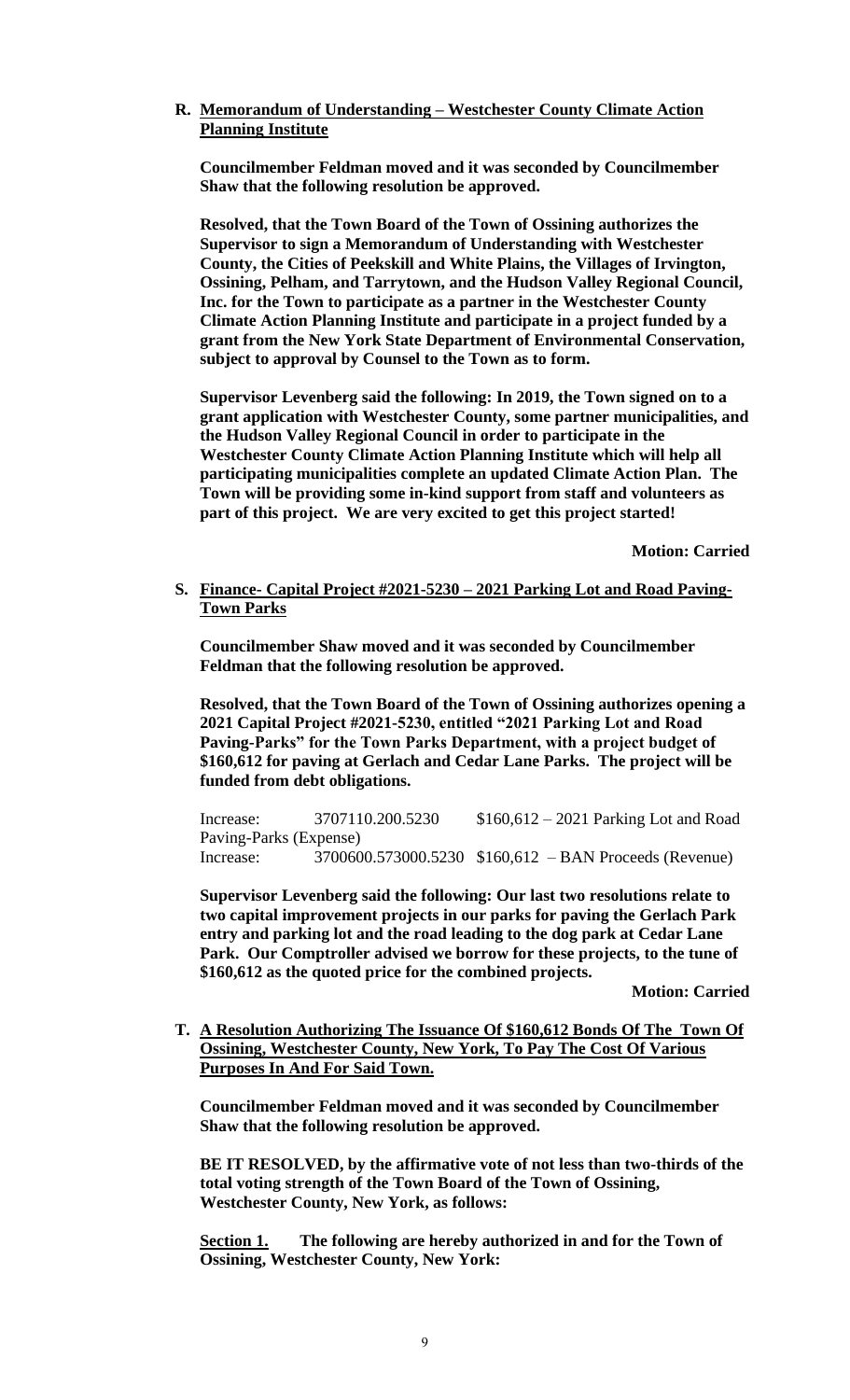**a) Paving of the Gerlach Park Parking Lot/Driveway, at a total maximum estimated cost of \$32,362, being a specific object or purpose having a period of probable usefulness of ten years pursuant to subdivision 20(f)of paragraph a of Section 11.00 of the Local Finance Law; and b) Paving of the road in Cedar Lane leading to the Dog Park, at a maximum estimated cost of \$128,250, being a specific object or purpose having a period of probable usefulness of fifteen years pursuant to subdivision 20(c) of paragraph a of Section 11.00 of the Local Finance Law.**

**Section 2. The total maximum estimated cost of the aforesaid objects or purposes is \$160,612, and the plan for the financing thereof is by the issuance of \$160,612 bonds of said Town hereby authorized to be issued therefor pursuant to the Local Finance Law, to be allocated in accordance with the maximum estimated costs set forth in Section 1 hereof.**

**Section 3. It is hereby further determined that the maximum maturity of the bonds herein authorized will not exceed five years.**

**Section 4. SEQR DETERMINATION: It is hereby determined that the aforesaid purposes constitutes a Type II action as defined under regulations of the State of New York, promulgated under the State Environmental Quality Review Act, which, by definition, will not have a significant adverse impact upon the environment.**

**Section 5. The faith and credit of said Town of Ossining, Westchester County, New York, are hereby irrevocably pledged for the payment of the principal of and interest on such bonds as the same respectively become due and payable. An annual appropriation shall be made in each year sufficient to pay the principal of and interest on such bonds becoming due and payable in such year. There shall annually be levied on all the taxable real property in said Town, a tax sufficient to pay the principal of and interest on such bonds as the same become due and payable.**

**Section 6. Subject to the provisions of the Local Finance Law, the power to authorize the issuance of and to sell bond anticipation notes in anticipation of the issuance and sale of the bonds herein authorized, including renewals of such notes, is hereby delegated to the Supervisor of said Town, the chief fiscal officer. Such notes shall be of such terms, form and contents, and shall be sold in such manner, as may be prescribed by said Supervisor, consistent with the provisions of the Local Finance Law.**

**Section 7. All other matters except as provided herein relating to the bonds herein authorized including the date, denominations, maturities and interest payment dates, within the limitations prescribed herein and the manner of execution of the same, including the consolidation with other issues, and also the ability to issue bonds with substantially level or declining annual debt service, shall be determined by the Supervisor, the chief fiscal officer of such Town. Such bonds shall contain substantially the recital of validity clause provided for in Section 52.00 of the Local Finance Law, and shall otherwise be in such form and contain such recitals, in addition to those required by Section 51.00 of the Local Finance Law, as the Supervisor shall determine consistent with the provisions of the Local Finance Law.**

**Section 8. The validity of such bonds and bond anticipation notes may be contested only if:**

**1) Such obligations are authorized for an object or purpose for which said Town is not authorized to expend money, or**

**2) The provisions of law which should be complied with at the date of publication of this resolution are not substantially complied with, and an action, suit or proceeding contesting such validity is commenced within twenty days after the date of such publication, or**